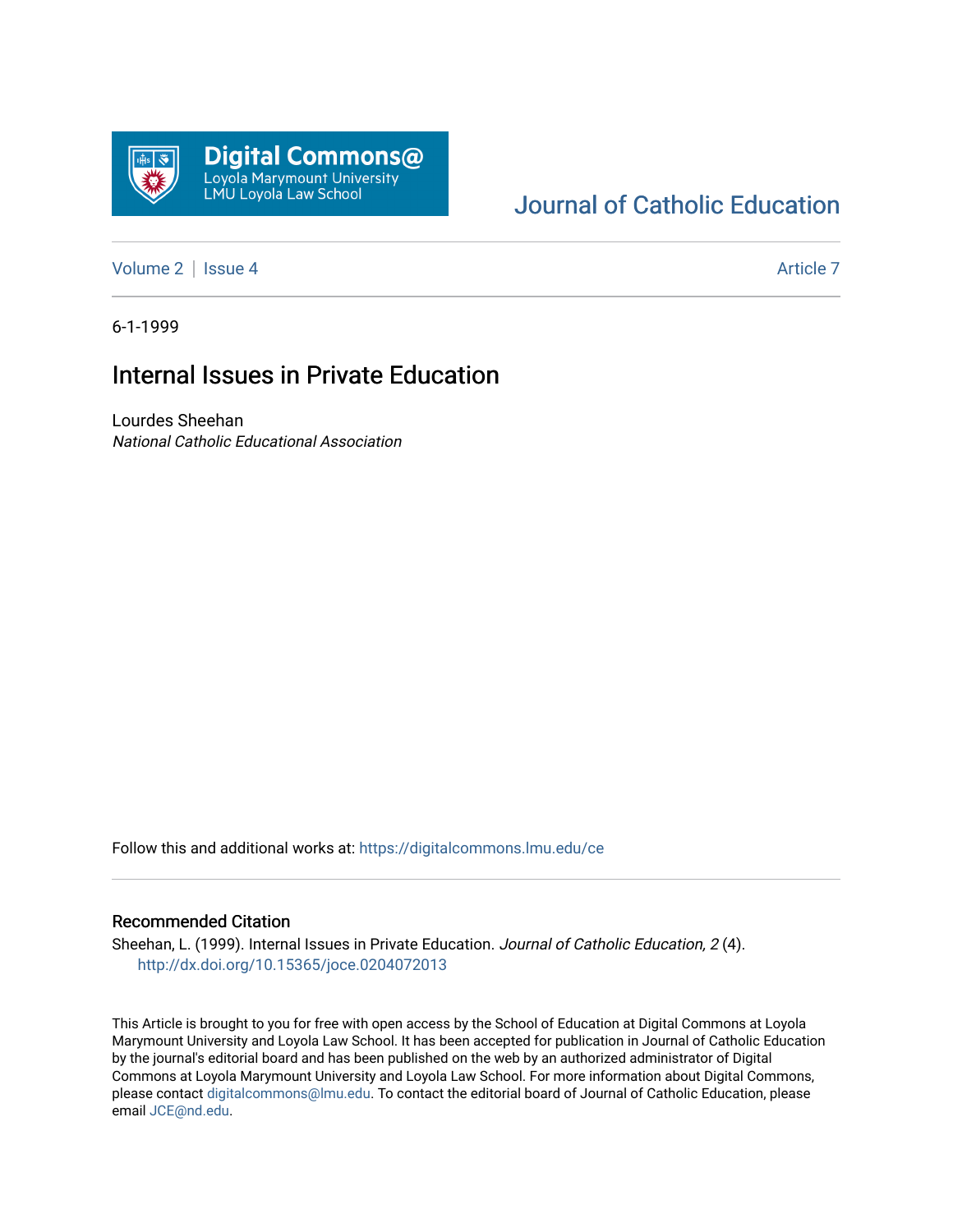# **INTERNAL ISSUES IN PRIVATE EDUCATION**

#### LOURDES SHEEHAN, RSM

*National Catholic Educational Association*

*One of the keynote addresses at the Private School Research Conference held at the University of Dayton in November of 1997 focused on "Internal Issues in Private Education.* " *This paper addresses several salient points and then poses research questions related to this topic and to issues which embrace school participants, school organizations and management, school climate and culture, and academic programs and support sen ices in private schools.*

The enormous diversities represented in this nation's more than 26,093<br>elementary and secondary private schools identified in the 1993-94 elementary and secondary private schools identified in the 1993-94 Schools and Staffing Survey (SASS) present challenges to those who attempt both to identify and to analyze the internal issues related to these schools.

Private schools, which represent almost 25% of all U.S. schools, educate approximately five million or 10.7% of this nation's school-age children. Over three-fourths (78%) are sponsored by or identify with one of the four religious groupings reported by the U.S. Department of Education in its listing of seven categories of private schools. The percentages of private schools and students represented by each category, shown in Table 1, represent one example of great diversity (McLaughlin & Broughman, 1997).

|                               | % of Private Schools | % of Private School Students |
|-------------------------------|----------------------|------------------------------|
| <b>Roman Catholic</b>         | 32%                  | <b>51%</b>                   |
| Conservative Christian        | 18%                  | 13%                          |
| <b>Unaffiliated Religious</b> | 16%                  | 9%                           |
| <b>Affiliated Religious</b>   | 13%                  | 12%                          |
| Regular Non-sectarian         | 10%                  | 11%                          |
| <b>Special Emphasis</b>       | 7%                   | 3%                           |
| <b>Special Education</b>      | 5%                   | 2%                           |

### **Table 1: Percentage of Private School Students by Category**

*Catholu Education: A Journal of Inquiry and Practice.* **Vol. 2. No. 4. June 1999, 444-453 ©1999** *Catholic Education: A Journal of Inquiry and Practice*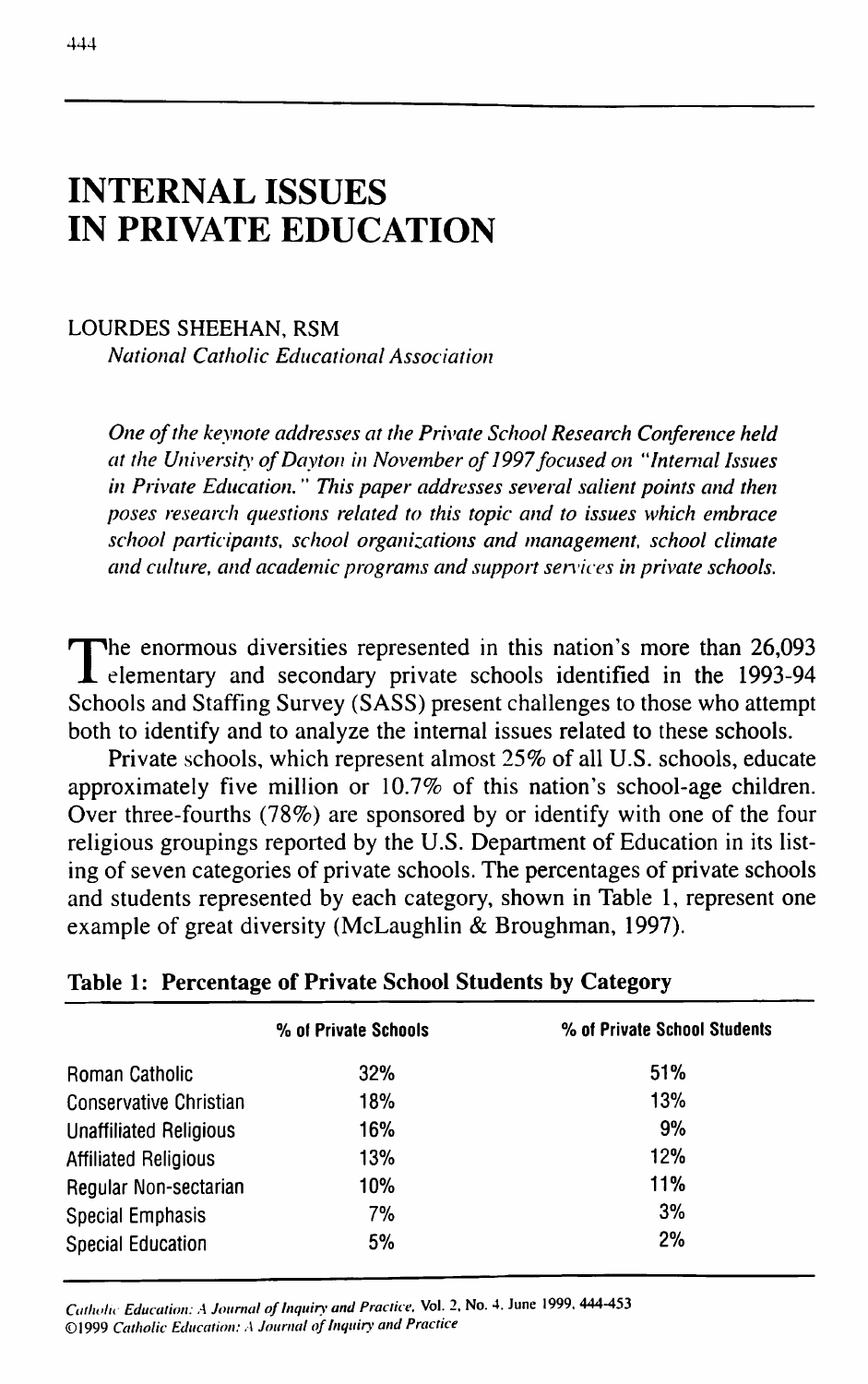In addition, these schools vary considerably in age. While Trinity School in New York City, founded in 1709 by the Church of England's Society for the Propagation of the Gospel, is said to be the oldest continuously operating school in the United States (Hunt & Carper, 1993), 20% of today's Catholic, Friends, Lutheran, and National Association of Independent Schools (NAIS) schools were founded before 1904. Conversely, more than two-thirds of currently operating special education, Jewish, Montessori, Evangelical Lutheran, and Association of Christian Schools International (ACSI) schools were established after 1954 (McLaughlin & Broughman, 1997) and 134 new Catholic schools opened between 1985 and 1995 (Meitler, 1997).

Private schools tend to be small. Only one-fifth have more than 300 students and a quarter have fewer than 50 students. Only one in 20 accepts boarding students and middle schools are not often found within the typical organizational structure of private schools. The majority are organized as preK-8, 9-12 or preK-12 (McLaughlin & Broughman, 1997).

The examples of diversities in organizational affiliation, age, and size make almost meaningless the generic category of private schools and create a situation where significant and appropriate differences regarding internal issues exist among them. It is understandable, therefore, why researchers often compare private and public schools rather than consider private schools as a separate category. However, it should be noted that some private schools, especially Catholic ones (probably because of their numbers), have been the subjects of considerable study.

While respecting these diversities and hoping to avoid making inappropriate generalizations about private schools, this article provides background information to identify and discuss some internal issues which offer challenges to private school supporters and suggests topics for a research agenda in the four major areas of Key Participants, Organization and Management, School Culture and Climate, and Academic Programs and Support Services.

# **KEY PARTICIPANTS**

Chubb and Moe in *Politics, Markets, and America's Schools* (1990), while recognizing the great diversity within private schools, propose that all schools in the private sector "...have two important institutional features in common: society does not control them—directly through democratic politics, and society does control them—indirectly through the marketplace." This marketplace control makes private schools very different from public schools in two key areas, sources of support and attendance by choice, and affects significantly the key private school participants: students, parents, and faculty.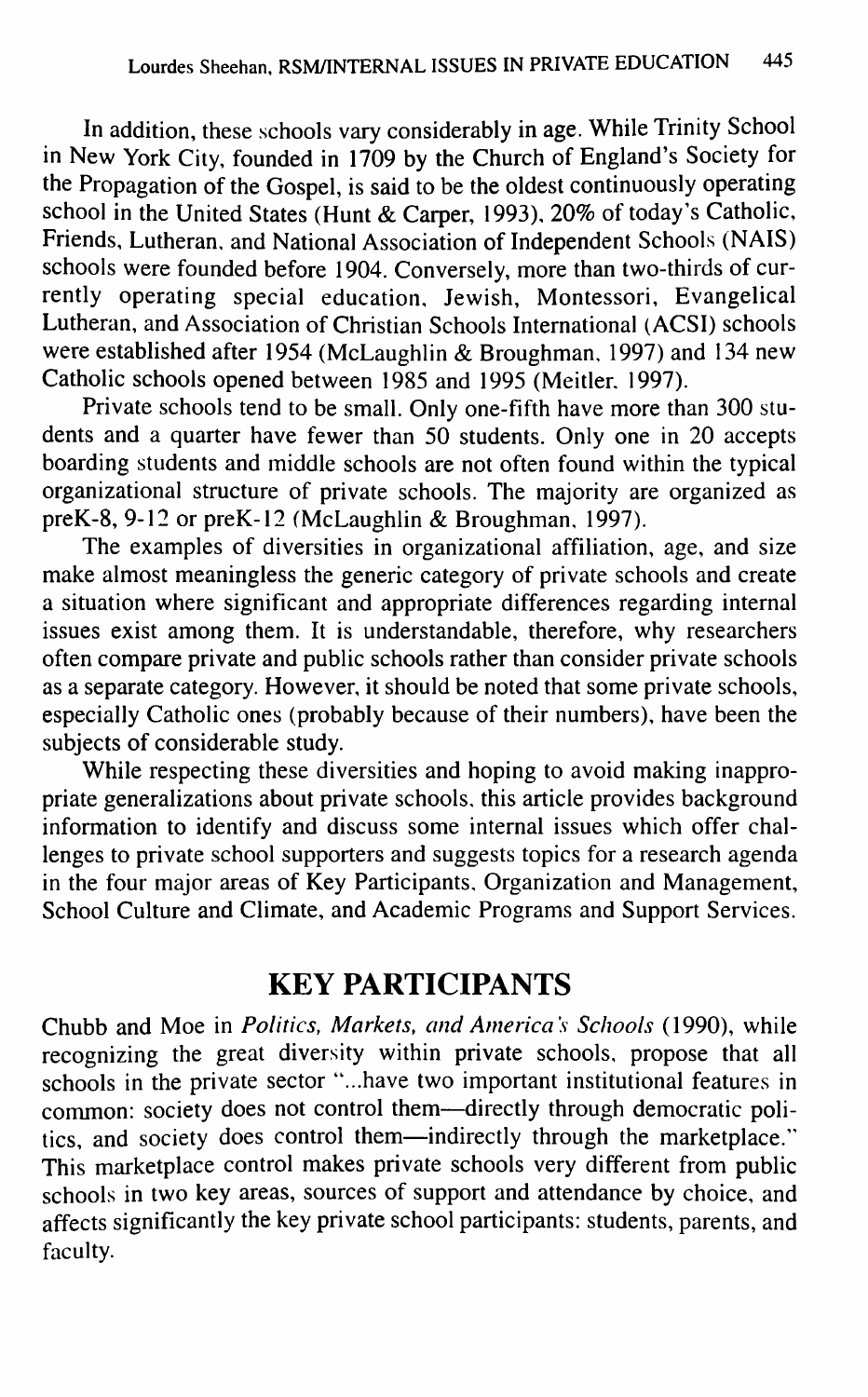# **BACKGROUND INFORMATION**

#### **Students**

Because a school determines admission policies based on its mission and goals, student bodies among private schools differ greatly in areas such as students' intellectual abilities, academic and physical needs, and, in many instances, religious beliefs and practices.

One characteristic which almost all private schools share is the lack of racial and ethnic diversities among their student populations.

Less than 20% of the private school student population is black or Hispanic; however, there are individual schools which are totally black and some whose student bodies are quite diverse.

According to their teachers, private school students, for the most part, do not bring serious problems to school. Within the private school sector, the presence of these problems seems to depend on the location of the school. The responding teachers report that the use of alcohol is the most serious problem affecting student performance. This problem varies from central city  $(12.4\%)$ , to urban fringe (9.4%), and rural (10.5%). The same variations occur among the responses as to the seriousness of drug abuse: central city  $(5.5\%)$ , urban fringe  $(2.8\%)$ , and rural  $(3.7\%)$  and poverty: central city  $(3.6\%)$ , urban fringe  $(2.5\%)$  and rural  $(3.7\%)$  (Choy, 1997).

#### Parents

Since higher family incomes facilitate school choice, one can presume that on average, private school parents have higher annual incomes than other parents of school-age children.

Private school parents are likely to be very satisfied with their children's school, its teachers, the academic standards, and discipline (Choy, 1997). Their opinions on parental choice as reported in the "29th Annual Phi Delta Kappa/Gallup Poll on the Public's Attitude Toward the Public Schools"' (Rose, Gallup, & Elam, 1997) are significant, given differences in responses based on how specific questions were worded.

When asked, "Do you favor or oppose allowing students and parents to choose a private school to attend at public expense?" in 1997 over half (52%) of nonpublic school parents indicated a favorable response with 44% of these same parents opposing such a proposal. Just a year earlier, 60% favored and  $38\%$  of this same cohort opposed this same plan. The results are very similar when the question uses the word government rather than public;  $44\%$  oppose and 50% favor.

However, when the question was phrased differently: "A proposal has been made that would allow parents to send their school-age children to any public, private, or church-related school they choose. For those parents choosing nonpublic schools, the government would pay all or part of the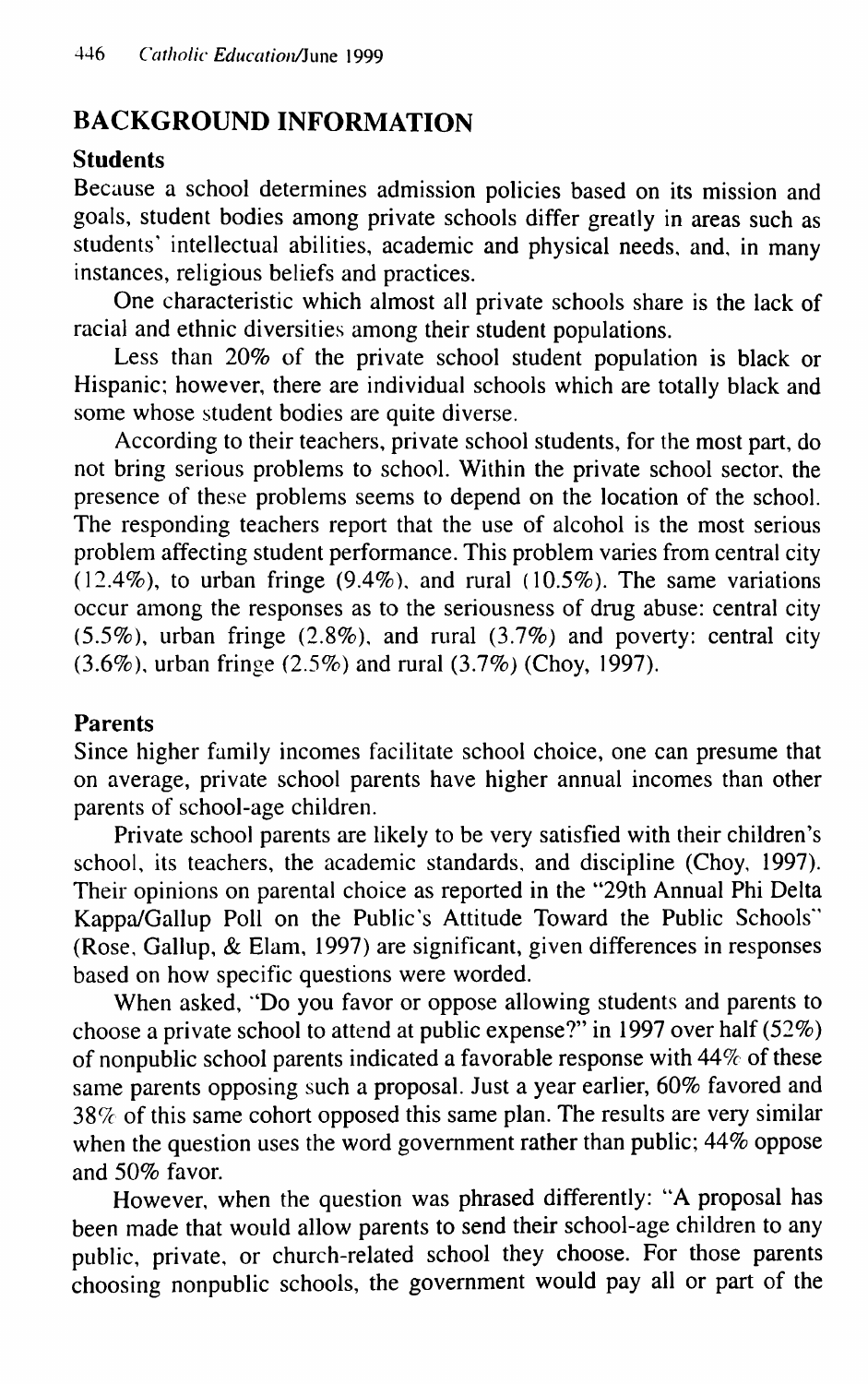tuition. Would you favor or oppose this proposal in your state?" the results are dramatically different. "Both public school parents (55%) and nonpublic school parents (68%) favor allowing parents to send their school-age children to any public, private, or church-related school they choose, with the government paying part or all of the cost." (Rose et al., 1997).

Effective schools, according to current research findings, are most likely to have supportive parents and are most likely to reach out to them (Deal & Kennedy, 1984). Well over 80% of private school seniors reported that school personnel had requested their parents to volunteer at school  $(86.2\%)$  and well over 50% were contacted to discuss post-high school plans (69.1%), academic performance (60.8%), and the academic program (59%). Approximately one-third were informed as to how to help students with school work (31.8%) and a few parents were contacted regarding attendance (25.7%) and behavior (18.5%) (Choy, 1997).

#### **Faculty**

### *Qualifications and experience of teachers and principals*

The majority of private school teachers (59%) have BA degrees. Only 7% of them have no BA degree while 30% have masters and *5%* doctorate degrees. Of the private school principals or heads, 14% have doctorates and 52% have masters degrees while 8% have no BA degree.

Years of experience for private school teachers range from fewer than 3 years (14%), 3 to 9 years (34%), 10 to 19 years (31%), and 20 years or more (21%). Principals, on the other hand, are more experienced. Their terms in years range from fewer than 3 years (3%), 3 to 9 years (13%), 10 to 19 years  $(31\%)$ , and 20 or more years  $(54\%)$  (McLaughlin & Broughman, 1997).

#### *Salary levels*

Approximately 83% of private school teachers earn less than \$30,000 a year, while 47% of principals of these schools earn from \$30,000 to more than \$40,000 a year (McLaughlin & Broughman, 1997).

#### *Satisfaction with teaching*

While only 42% of private school teachers reported satisfaction with their salaries, very significant numbers are satisfied with class size (84%) and the cooperation of staff (91%). More than three-fourths (78%) would choose teaching again (McLaughlin & Broughman, 1997).

#### *Ratings of moderate or serious student problems*

Regarding their perceptions of student problems, private school teachers rated apathy/unprepared (26%) and attendance (23%) highest among concerns and dropouts (2%), alcohol/drugs (8%), robbery/vandalism (9%), phys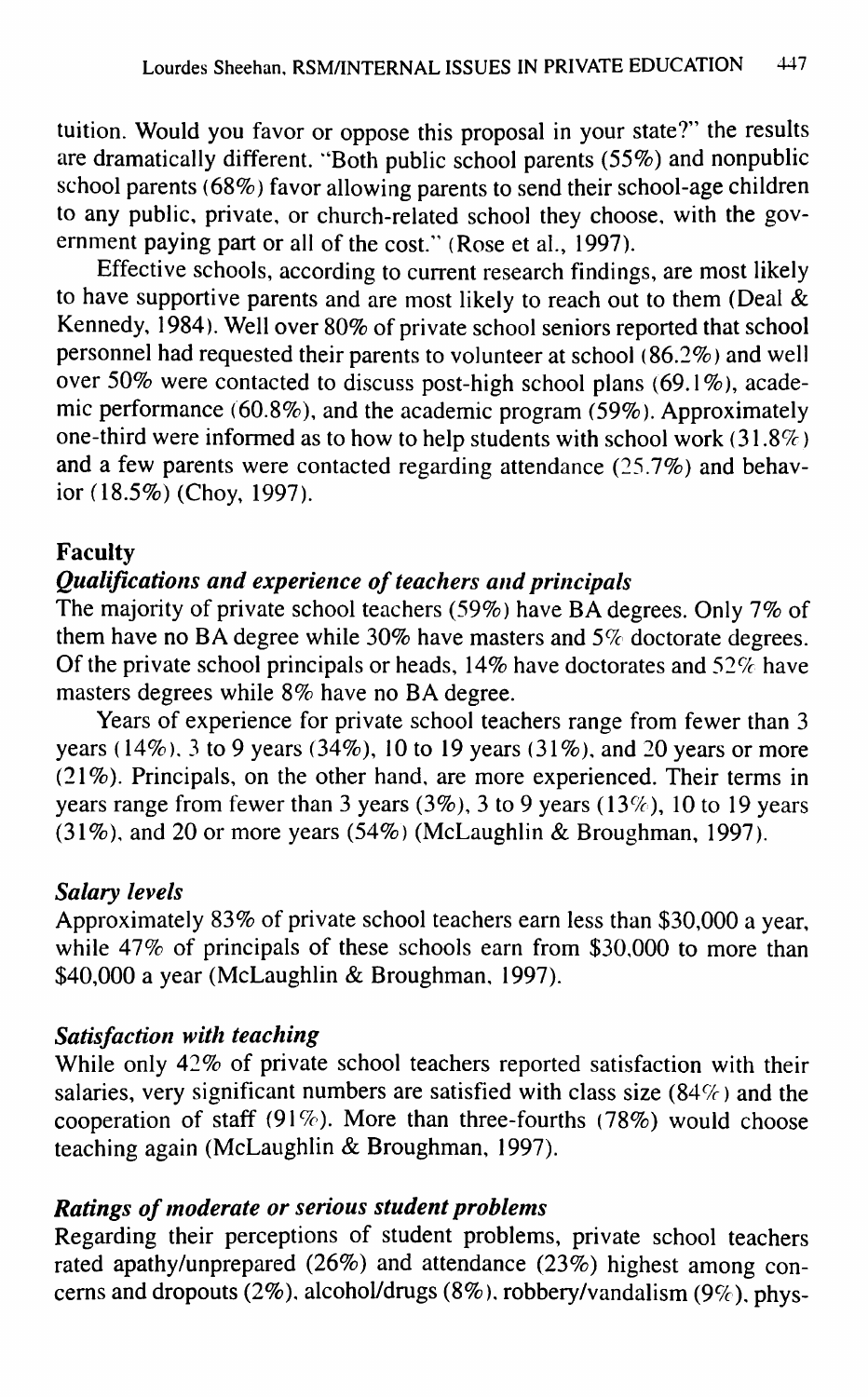ical conflict/weapons (10%), and poverty/racial tension (13%) lowest among issues of teachers' concern.

# **INTERNAL ISSUES REGARDING PRIVATE SCHOOL PARTICIPANTS**

- 1. Lack of racial/ethnic diversity among students and faculty.
- 2. Limited positive responses to opinion polls regarding government and/or public financial support to parents so that they could have the means to exercise their right to choose their child's school.
- 3. Lack of experience and turnover among teachers and public perception that private school teachers may not be qualified because of low salaries and lack of state certification.
- 4. Low salaries for teachers and principals and related teacher turnover.

# **ORGANIZATION AND MANAGEMENT**

Current research findings indicate that site-based management and local decision making are frequently supported as means of improving school effectiveness (Chubb & Moe, 1990).

### BACKGROUND INFORMATION

#### **Decision making for school and classroom**

According to the 1993-94 SASS report, well over three-fourths of private school principals (84%) indicated that they have a great deal of influence over curriculum design by the control they exercise in the school. This same group reported believing that  $72\%$  of their teachers, only 30% of curriculum specialists, and 38% of school boards or governing boards have some influence.

Both private school teachers and principals think they exercise a great deal of influence over certain school policies. At least 84% of private school principals indicate that they have a great deal of influence over the following school policies: setting discipline policy (95%), teacher evaluation (94.6%), hiring full-time teachers (90.9%), in-service training content (88.4%), establishing curriculum (84.1%), and school budget decisions (84.3%).

In these same areas, more than 55% of private school teachers have influence in setting discipline policy (59.2%) and establishing curriculum (55.7%). Well over three-fourths of these same teachers thought they had a great deal of control over these classroom practices: evaluating and grading students (91.6%); selecting teaching techniques (91.6%); determining amount of homework (87.4%); disciplining students (84.3%); selecting content, topics, skills to be taught (74.6%); and selecting textbooks and other materials (67.9%) (McLaughlin & Broughman, 1997).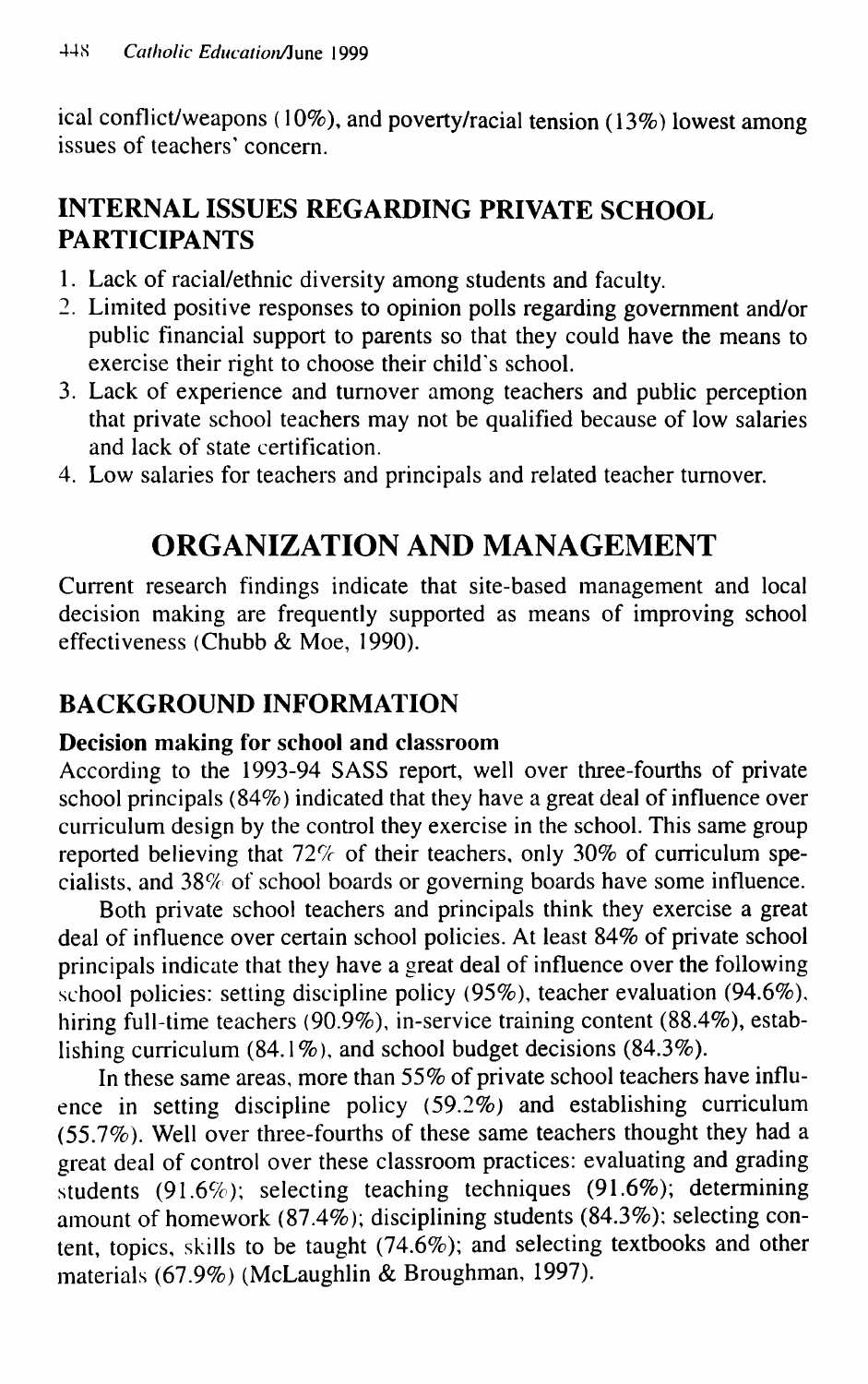#### Governance

Depending on the sponsoring group, the governance structures for private schools represent a wide range of authority. Some function with separately incorporated jurisdictional boards with complete authority for operating the school, including hiring the principal; others with separately incorporated boards or boards constituted with limited jurisdiction whose sponsoring body has some reserved powers. Some, especially religiously affiliated schools, function with advisory or consultative boards or councils and others have no formal governance structure other than the principal or head who is completely in charge of the operation of the private school (O'Brien, 1987).

### **Funding**

The primary source of funding for private schools is tuition payments. However, many private schools, especially religious ones, also receive financial support from their sponsoring or affiliated religious groups and the majority of all private schools rely on additional funding from grants, charitable donations, and endowments.

Given the diversity among private schools, it is not surprising that tuition charges vary considerably. While the average tuition charged is about \$3100, the range is from a low of approximately \$1600 in Catholic parochial schools to a high of over \$10,000 in some nonsectarian secondary schools (Choy, 1997).

# **INTERNAL ISSUES REGARDING ORGANIZATION AND MANAGEMENT**

- 1. What is appropriate involvement of teachers in decision making?
- 2. What are the most effective governance structures for different private schools?
- 3. What are the best balances among tuition charges, endowments, and fundraising?

# **SCHOOL CLIMATE AND CULTURE**

Culture, as defined by Webster, is "the integrated pattern of human behavior that includes thought, speech, action, and artifacts and depends on one's capacity for learning and transmitting knowledge to succeeding generations." A more popular definition, attributed to Marvin Bower, for years managing director of McKinsey & Company, is "the way we do things around here" (Deal & Kennedy, 1984).

Studying successful organizations. Deal and Kennedy (1984) identified some elements present in those with strong cultures. These are environment.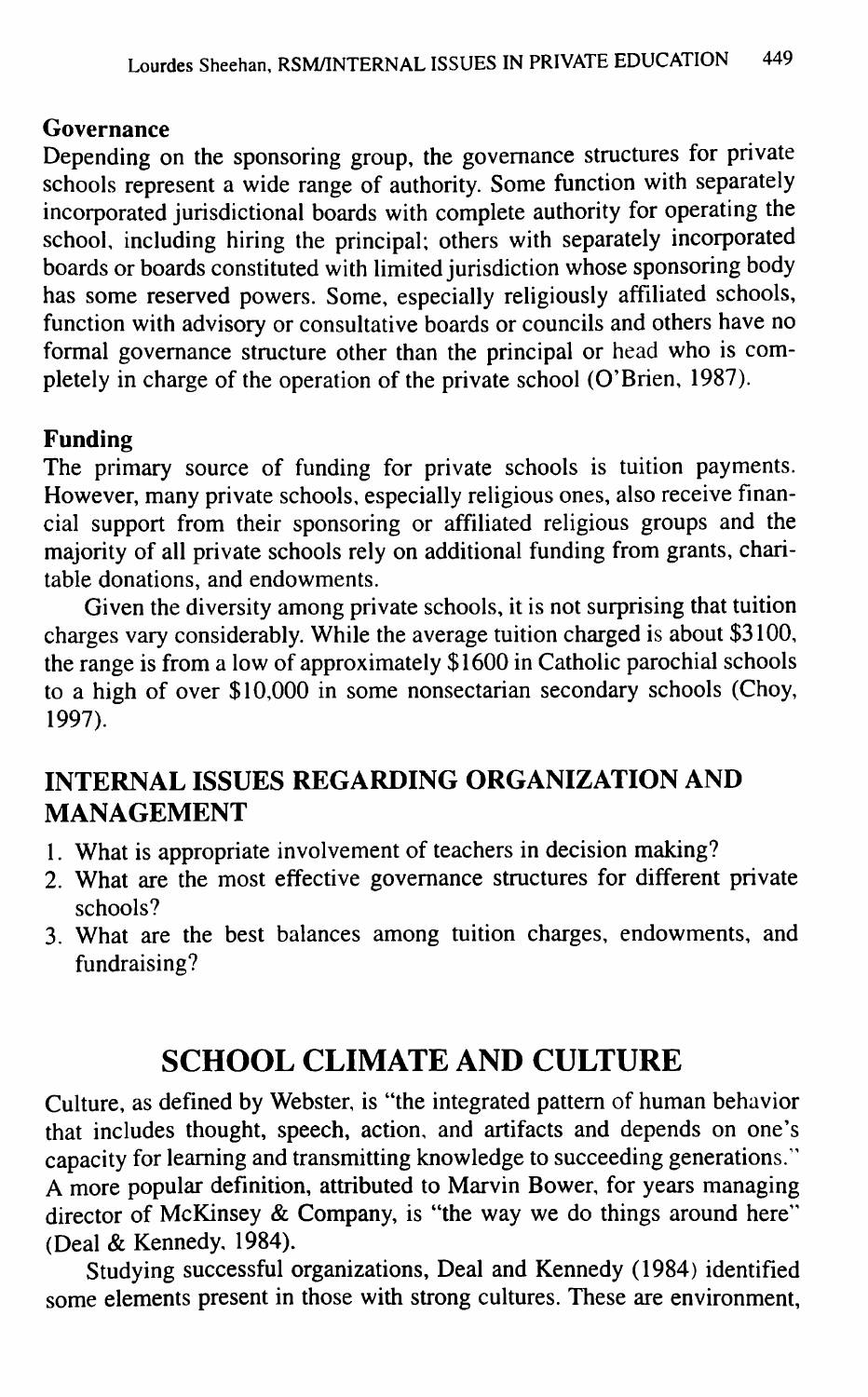values, heroes and heroines, rites and rituals, and a cultural network. A strong culture, according to these authors, "is a system of informal rules that spells out how people are to behave most of the time" and this strength "enables people to feel better about what they do, so they are more likely to work harder."

In developing the School Culture Inventory, Jacobs (1996) posits that school culture includes the assumptions, values, and norms which people in schools share. It "represents an individual school's unique self-expression as an educational community." While the emphasis may vary, all private schools have important values and practices based on articulated or implied assumptions.

# **BACKGROUND INFORMATION**

Given the number of private schools with religious affiliation, it is not surprising that 42% of private school principals rated religious development as most important, while 17% noted that academic excellence is most important, 18% rated literacy skills as most important, and 10% indicated that personal growth and self-esteem are most important (McLaughlin & Broughman. 1997).

Because parents choose schools that possess those religious, educational, or cultural values they believe most reflect their own and ones they want their children to acquire and develop, each private school has its own unique culture or ''way of doing things." Even among the religious affiliated schools, many different cultures exist. For example, Seventh-Day Adventist schools have among their special features a commitment to avoid highly competitive activities, and Greek Orthodox religious schools are committed specifically to instruction in Greek language, history, culture, and religion. The culture of Catholic schools is influenced greatly by their unique relationship to the Roman Catholic Church and by the charisms of the religious congregations of sisters, brothers, and priests which founded and have staffed these schools for generations (Hunt & Carper, 1993).

# INTERNAL ISSUES RELATED TO SCHOOL CLIMATE AND CULTURE

- 1. Communicating unique culture of a particular school to current and prospective parents.
- 2. Developing system of identifying aspects of a school culture.
- 3. How does a private school effectively communicate its core values?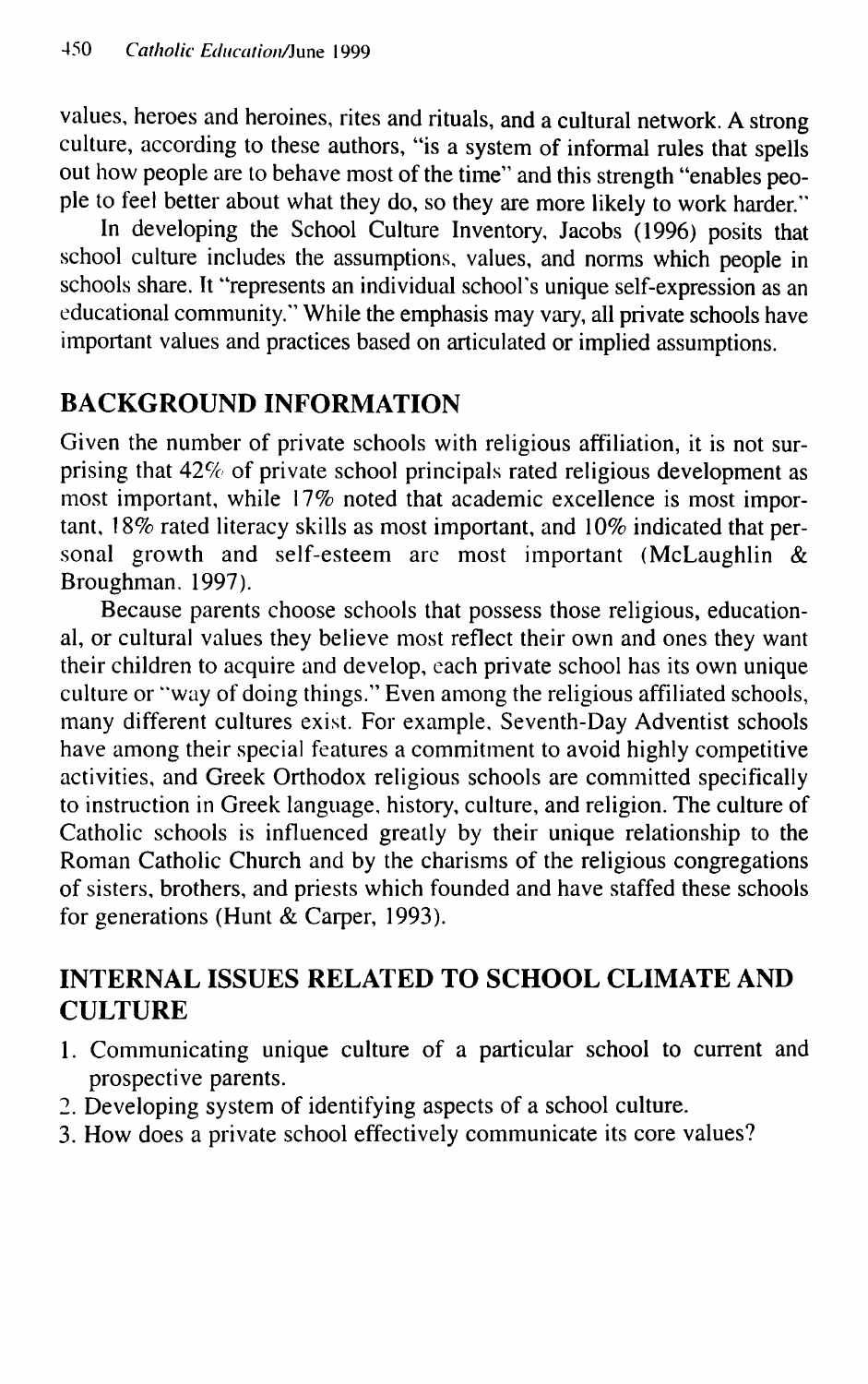# **ACADEMIC PROGRAMS AND SUPPORT SERVICES**

In spite of the numerous examples of diversity cited among private schools, these schools share many similarities with public schools in the United States simply because of the nature of schooling itself and the many requirements and expectations of governments and accrediting bodies. Therefore, it is not surprising that most private schools are influenced somewhat by recent national efforts at school reform, especially by those implied in Goals 2000, National Standards, the National Assessment of Educational Progress (NAEP), and the new national testing program proposed for voluntary use at grades four and eight.

### **BACKGROUND INFORMATION**

#### **Elementary schools**

**In** private elementary schools, teachers spend most of their time on four core subjects: English, mathematics, social studies, and science. Religiously affiliated schools teach religion or Bible in addition to providing a variety of additional classes and activities. Homework is assigned (98%), collected, and corrected (82%) by private school teachers.

Approximately 48% of private schools provide extended-day programs.

On the whole, private elementary students score at or above the average in all subjects and grades tested by the National Assessment of Education Progress (Choy, 1997).

#### Secondary **schools**

Students in private secondary schools are likely to have taken a rigorous academic program. Most of them graduate having passed four years of English and three each of mathematics, social studies, and science. In addition, most are required to take at least two years of a foreign language. Many of these are advanced or honors courses.

Private school students are very likely to remain in school, graduate, and apply to and graduate from college. Many of these schools, especially Catholic secondary schools, are particularly effective with low-income and minority students (Bryk, Lee, & Holland, 1993).

#### **Services to students**

Given the nature of their student bodies and financial and legal constraints, it is not surprising that private schools' academic support services to some students are limited. For example, few private schools offer bilingual  $(4.2\%)$ and ESL (11.3%) programs; and less than a quarter offer Chapter 1 (22.7%), disability (24.8%), and gifted and talented (24.9%) programs. In the same study, many private schools provided remedial  $(54.5\%)$  and diagnostic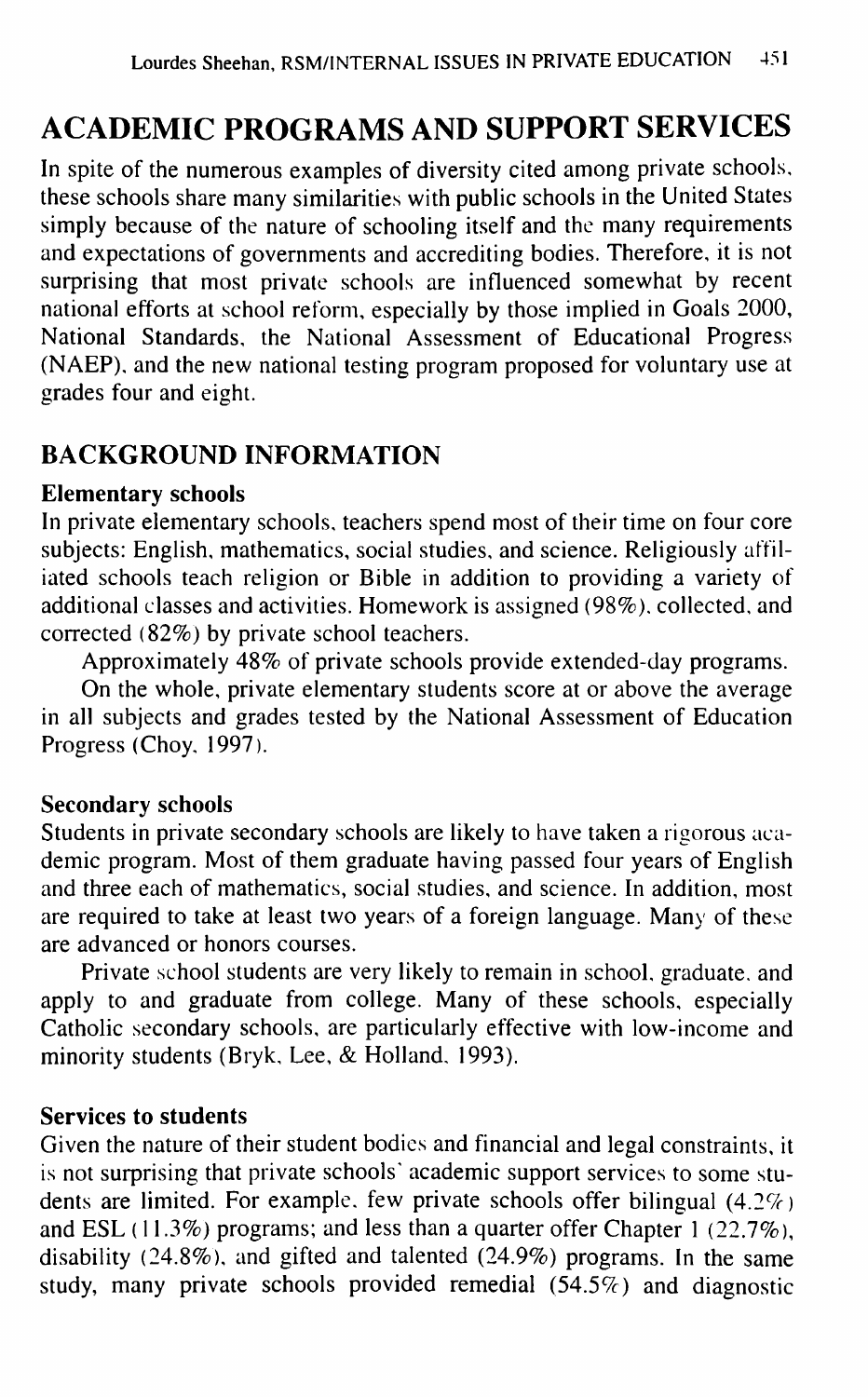(43.5%) services, and a significant majority have library facilities (80.3%).

Similar variations occur in the area of health-related services. While over 70% had drug and alcohol prevention programs, few provided substance abuse counseling (14.4%); less than a quarter provided free or reduced-price lunches  $(22.4\%)$ ; and less than a third had on-site medical services  $(31\%)$ (McLaughlin & Broughman, 1997).

#### **Access to advanced telecommunications**

While almost all private schools (95%) were equipped with computers in the fall of 1995, only 9% of these computers had Internet access; therefore, only 25% of private schools had access to the Internet. This one-fourth of private schools enrolled 41% of all private school students.

Access to the Internet varied according to size and instructional level. Larger secondary schools (57%) were more likely to have this access than were small elementary schools, and Catholic (35%) and nonsectarian (32%) schools were almost twice as likely to have Internet access as other religiously affiliated schools (Heaviside & Farris, 1997).

# **INTERNAL ISSUES REGARDING ACADEMIC PROGRAMS AND SUPPORT SERVICES**

- 1. How do/should private schools respond to public school reform efforts?
- 2. What effect do advances in technology, especially access to the Internet, have on teaching and learning in private schools?

# **QUESTIONS FOR RESEARCH AGENDA**

- 1. What is the effect on the missions of private schools sponsored by or affiliated with religious groups when a significant percentage of the student body and/or faculty does not belong to the sponsoring or affiliated religious group?
- 2. How do private schools identify, prepare, develop, and retain teachers and administrators who subscribe to and promote the mission of the school?
- 3. What influences the attitude of private school parents on the issue of government or public financial support of school choice?
- 4. Is there a more appropriate salary scale for private school teachers and administrators than comparisons with public school ones?
- 5. What is the correlation between Internet access and student achievement and the teaching/learning process in private schools?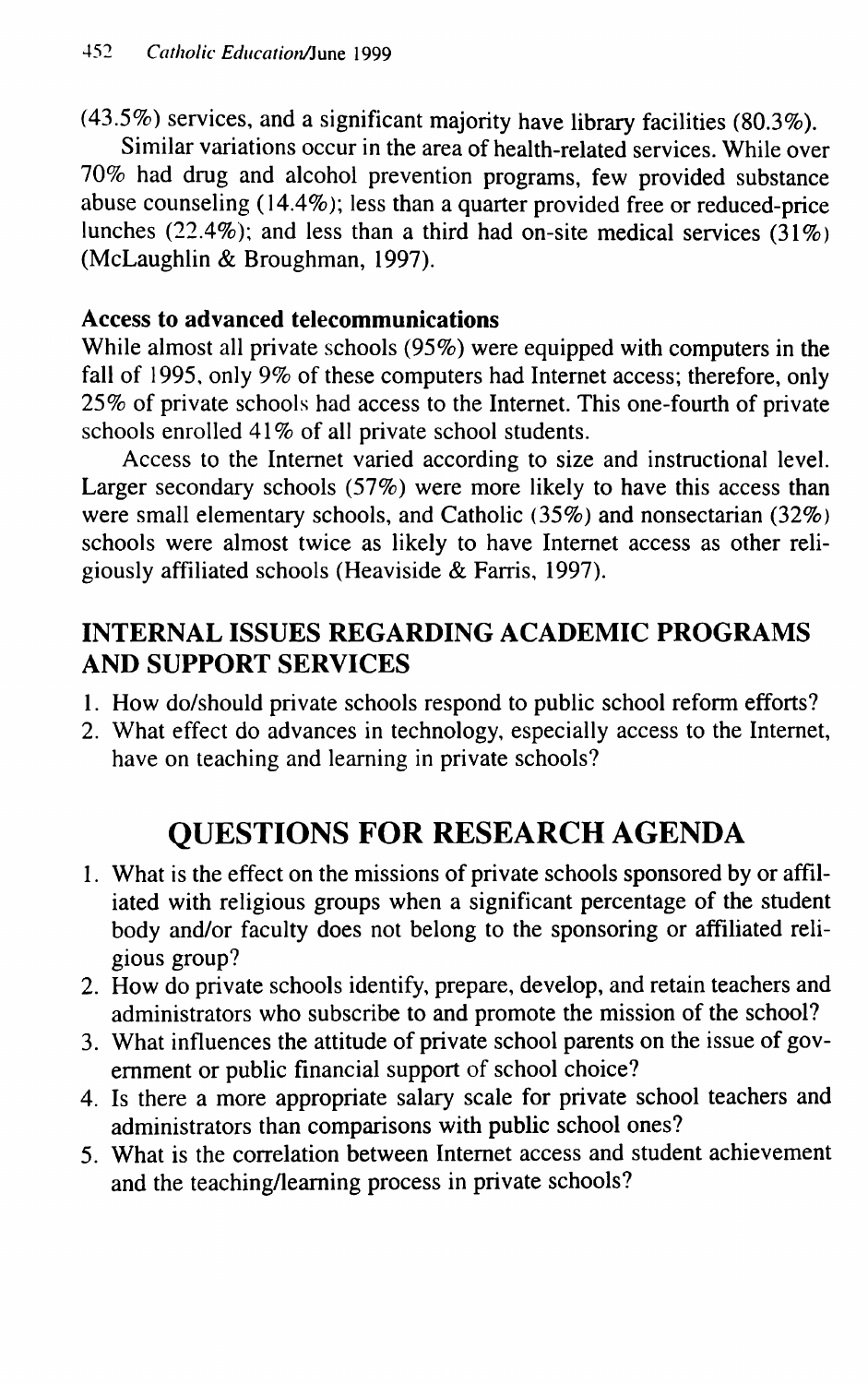### REFERENCES

- Bryk, A. S., Lee, V. E. & Holland, P. B. (1993). *Catholic schools and the common good.* Cambridge, MA: Harvard University Press.
- Choy, S. (1997). *Public and private schools: How do they differ? 1997 Condition of Education.* Washington, DC: U.S. Department of Education, National Center for Educational Statistics (NCES 97-388).
- Chubb, J. E., & Moe, T. M. (1990). *Politics, markets, and America's schools.* Washington. DC: The Brookings Institution.
- Deal. T. E., & Kennedy, A. A. (1984). *Corporate cultures: The rites and rittials of corporate life.* New York: Addison-Wesley Publishing Company.
- Heaviside, S., & Farris, E. (1997). *Advanced telecommunications in U.S. private schools, K-12, Fall 1995.* Washington, DC: U.S. Department of Education. Office of Educational Research and Improvement (NCES 97-394).
- Hunt, T. C., & Carper, J. C. (1993). *Religious schools in the United States K-12*. New York: Garland Publishing, Inc.
- Jacobs, R. M. (1996). *The school culture inventory: Coming to an awareness of, dealing with,* and leading the development of school culture. Unpublished manuscript.
- McLaughlin, D. H., & Broughman, S. (1997). Private schools in the United States: A statisti*cal ptoftle, 1993-94.* Washington, DC: U.S. Department of Education, National Center for Educational Statistics (NCES 97-459).
- Meitler and Associates. (1997). *New Catholic schools 1985-1995.* Washington, DC: National Catholic Educational Association.
- O'Brien, J. S. (Ed.). (1987). A primer on educational governance in the Catholic Church. Washington, DC: National Catholic Educational Association.
- Rose, L. C, Gallup, A. M., & Elam, S. (1997). The 29th annual Phi Delta Kappa/Gallup poll on the public's attitudes toward the public schools. *Phi Delta Kappan,* 79(1), 41-58.

Lourdes Sheehan, RSM, Ed.D., is executive director of the Department of Chief Administrators of Catholic *Education of the National Catholic Educational Association. Correspondence concerning this article may* **be sent to Lourdes Sheehan, RSM, National Catholic Educational Association, 1077 30th St., NW, Suite** *100, Washitigton, DC 20007.*